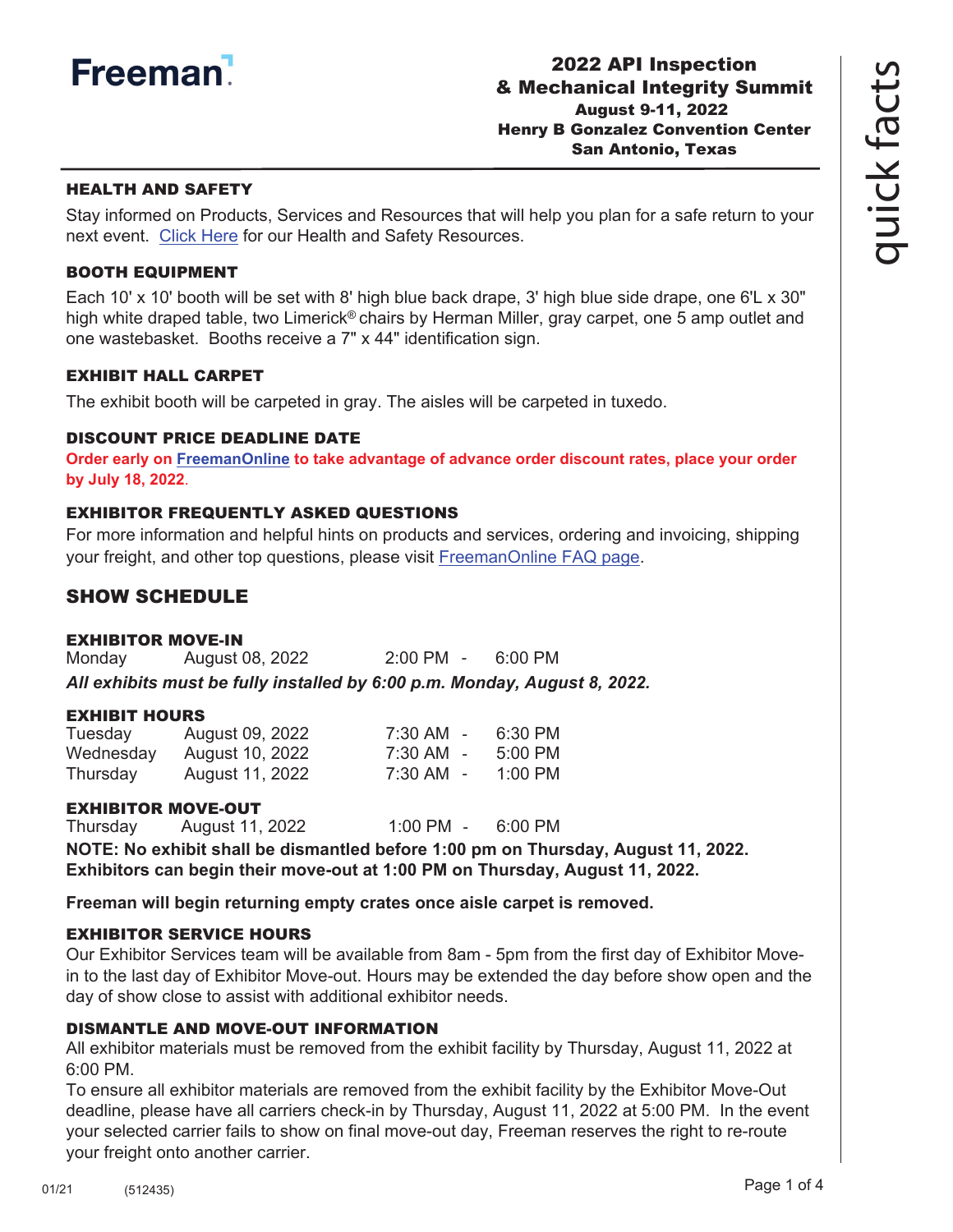# quick facts

### POST SHOW PAPERWORK AND LABELS

Our Exhibitor Support Department will gladly prepare your outbound Material Handling Agreement and labels in advance. Complete the Outbound Shipping form and your paperwork will be available at show site. Be sure your carrier knows the company name and booth number when making arrangements for shipping your exhibit at the close of the show.

### EXCESSIVE TRASH AND BOOTH ABANDONMENT

Any excessive trash which consists of display materials, carpet, padding, crates and/or pallets will be disposed of and charged both a handling fee and disposal fee during move-in. Excessive booth materials and/or literature left in the booth at the end of the published exhibitor move-out that is not labeled for an outbound shipment will be considered abandoned and deemed as trash. The exhibitor will be charged for the removal and disposal of these items. Charges may include Installation & Dismantle Labor, Forklift/Rigging Labor, and/or Dumpster Fee.

# SERVICE CONTRACTOR CONTACTS / INFORMATION:

FREEMAN

[Contact Us](https://www.freemanco.com/store/faqs#contactUS)

### FREEMAN EXHIBIT TRANSPORTATION

(800) 995-3579 Toll Free US & Canada or +1 (512) 982-4187 or +1 (817) 607-5183 Local & International Shipping Services or fax +1 (469) 621-5810 or email exhibit.transportation@freeman.com

### FREEMAN ONLINE®

**Take advantage of discount pricing by ordering online at [FreemanOnline](https://www.freemanco.com/store?utm_source=Forms&utm_medium=PDF) by July 18, 2022.** Using the enhanced Freeman Online, you will enjoy easy access to added features and functions as well as the high caliber of Freeman services you've come to expect - **before, during** and **after** your show.

To place online orders you will be required to enter your unique Username and Password. If this is your first time to use Freeman Online, click on the "**Create an Account**" link. To access Freeman Online without using the email link, visit [FreemanOnline](https://www.freemanco.com/store?utm_source=Forms&utm_medium=PDF).

If you need assistance with Freeman Online please call Exhibitor Support at (888) 508-5054.

### SHIPPING INFORMATION

Warehouse Shipping Address:

Exhibiting Company Name / Booth # **2022 API Inspection & Mechanical Integrity Summit** C/O Freeman 3323 N Pan Am Expressway, Ste 126 San Antonio, TX 78219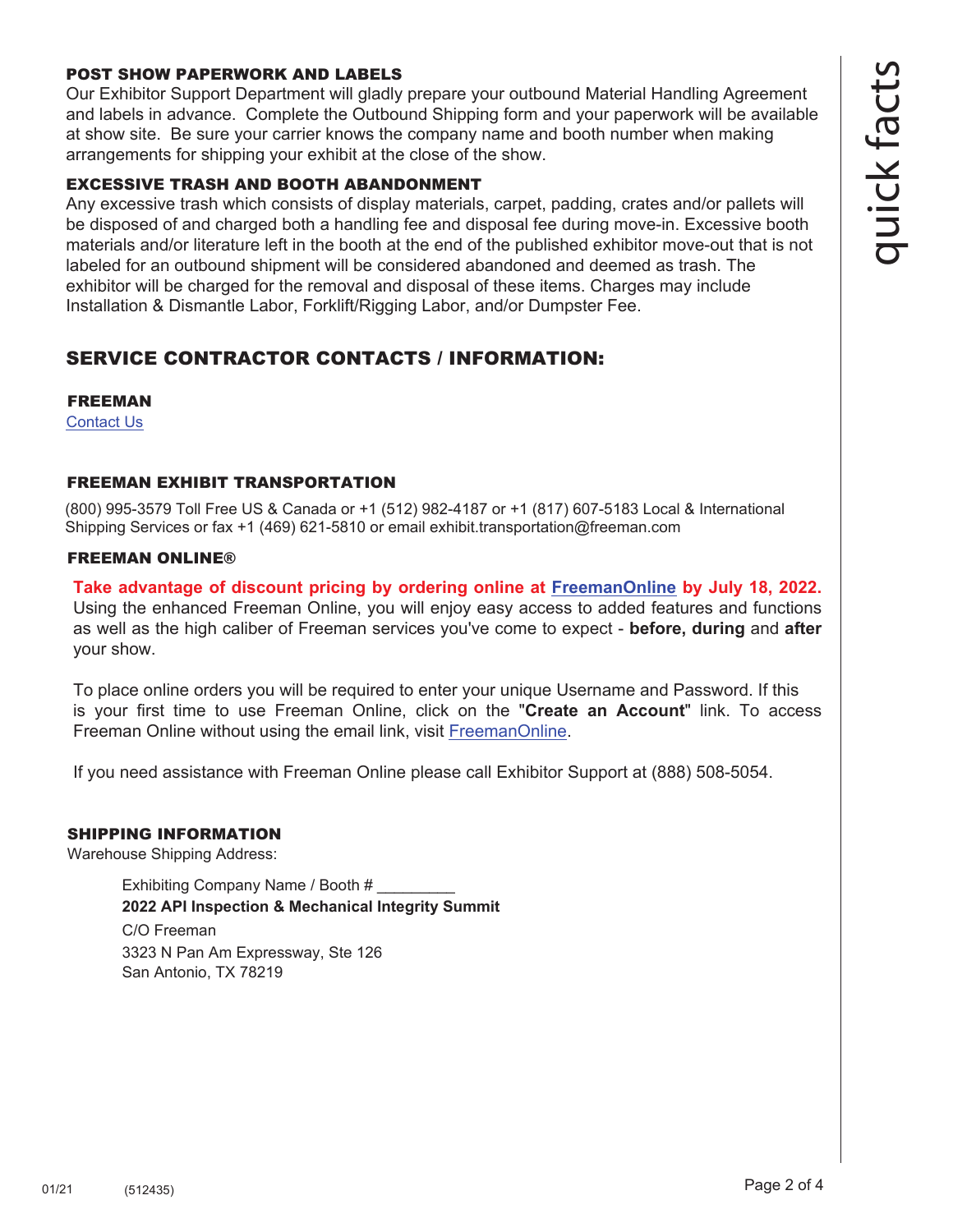Freeman will accept crated, boxed or skidded materials beginning Monday, July 11, 2022, at the above address. Material arriving after August 01, 2022 will be received at the warehouse with an additional after deadline charge. Please note that the Freeman Warehouse does not accept uncrated freight (loose, pad-wrapped material and/or unskidded machinery), COD shipments, hazardous materials, freight requiring refrigerated or frozen storage, a single piece of freight weighing more than 5,000 pounds or a single piece of freight beyond the dimensions of 108" H x 93" W. Warehouse materials are accepted at the warehouse Monday through Friday between the hours of 8:00 AM - 3:00 PM. Certified weight tickets must accompany all shipments. If required, provide your carrier with this phone number: (888) 508-5054.

Show Site Shipping Address:

Exhibiting Company Name / Booth # \_\_\_\_\_\_\_\_\_ **2022 API Inspection & Mechanical Integrity Summit** C/O Freeman Henry B Gonzalez Convention Center 237 Tower of Americas Way San Antonio, TX 78205

Freeman will receive shipments at the exhibit facility beginning Monday, August 08, 2022. Shipments arriving before this date may be refused by the facility. Any charges incurred for early freight accepted by the facility are the responsibility of the Exhibitor. Certified weight tickets must accompany all shipments. If required, provide your carrier with this phone number: (888) 508-5054.

**Please note: All materials received by Freeman are subject to Material Handling Charges and are the responsibility of the Exhibitor. This also applies to items not ordered through the Official Show Vendors. Refer to the material handling form for charges for the service.**

Please be aware that disposal of exhibit properties is not included as part of your material handling charges. Please contact Freeman for your quoted rates and rules applicable to disposal of your exhibit properties.

### PURCHASE TERMS

Freeman's Terms & Conditions apply to all orders submitted to Freeman for any goods or services, and may be amended without notice. To review the current Purchase Terms, [click here.](https://www.freemanco.com/store/footerPages/footerPagesProfileFrame.jsp?page=purchaseTerms&_ga=2.176437029.1419744130.1584226036-1715307741.1584226036)

### LABOR INFORMATION

Union Labor may be required for your exhibit installation and dismantle. Please carefully read the UNION RULES AND REGULATIONS to determine your needs. Exhibitors supervising Freeman labor will need to pick up and release their labor at the Freeman Service Center. Refer to the order form under Display Labor for Straight time and Overtime hours.

### ASSISTANCE

We want you to have a successful show. If we can be of assistance, please call Exhibitor Support at (888) 508-5054.

# WE APPRECIATE YOUR BUSINESS!